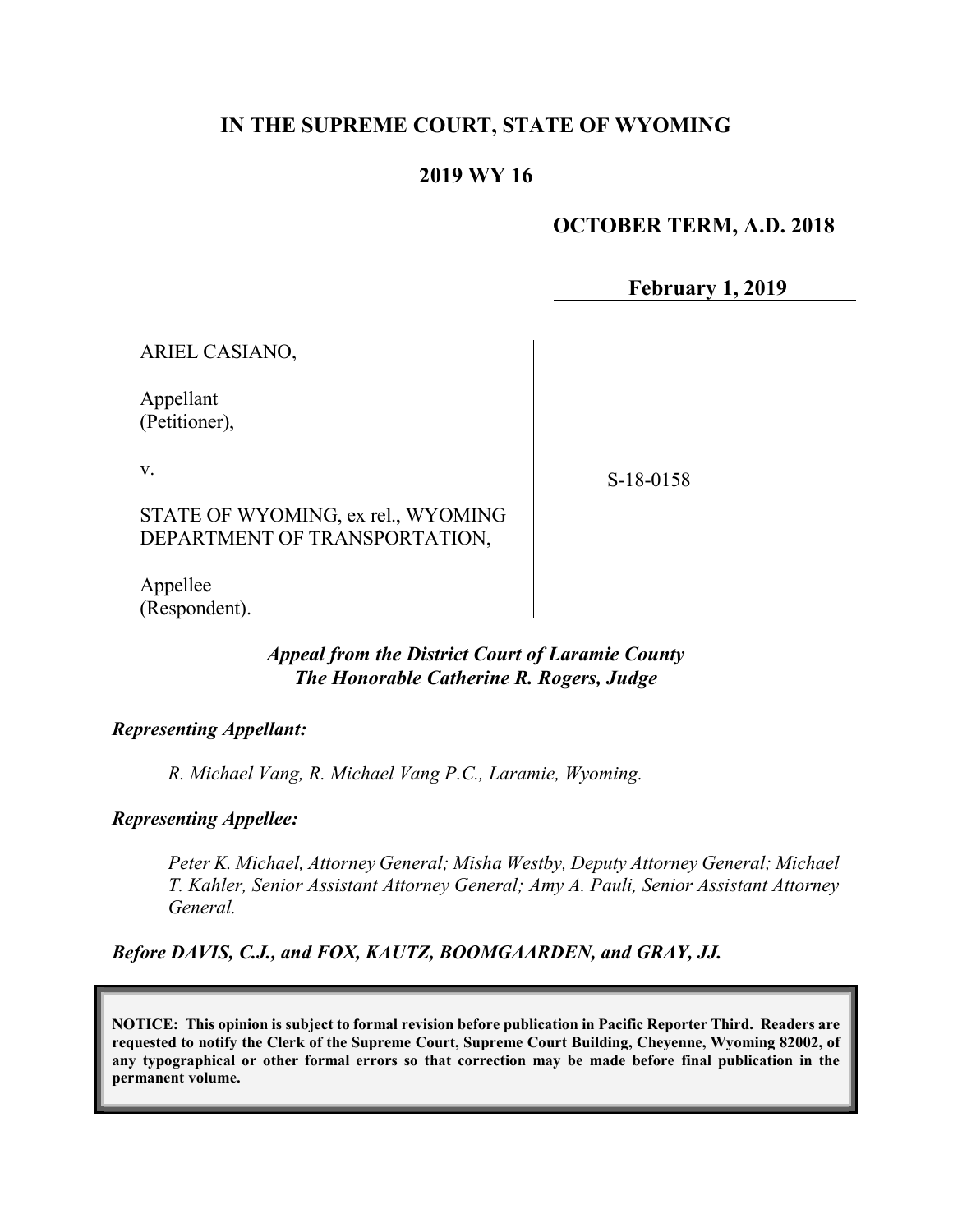## GRAY, Justice.

[¶1] Appellant Ariel Casiano challenges the Office of Administrative Hearings (OAH) decision to uphold the suspension of his driver's license. In the companion criminal case, the prosecution asserted that a gap in the chain of custody of Mr. Casiano's blood samples rendered blood alcohol content (BAC) test results inadmissible. The municipal court dismissed the criminal charges without prejudice and without reference to the chain of custody issue. The question presented here is whether collateral estoppel bars the OAH from considering Mr. Casiano's BAC test results in the license suspension proceeding. We conclude that collateral estoppel does not apply and affirm.

## **ISSUE**

[¶2] Mr. Casiano asserts one issue which we rephrase:

Does the prosecutor's assertion in the criminal driving while under the influence (DWUI) case, that Mr. Casiano's BAC test results were inadmissible, collaterally estop the OAH from considering those same test results in the license suspension proceeding?

## **FACTS**

[¶3] The facts in this case are undisputed. On September 29, 2016, Cheyenne Police Officer Hall arrested Mr. Casiano for driving while under the influence of alcohol. Officer Hall obtained a search warrant for a blood draw pursuant to Wyo. Stat. Ann. § 31-6-102(d) (LexisNexis 2017). Shortly after midnight, blood was drawn, but it was not delivered to the public health testing lab until eighteen days later on October 17, 2016. Subsequent testing indicated Mr. Casiano's BAC was 0.10%.

[¶4] Criminal charges were filed in municipal court for DWUI in violation of Wyo. Stat. Ann. § 31-5-233(b) (LexisNexis 2017). On January 4, 2017, the city prosecutor moved to dismiss the criminal case. The prosecutor contended "there is insufficient evidence to establish a proper chain of custody for the time the blood samples were drawn on September  $30<sup>th</sup>$ ,  $2016$ , to the time the blood samples were hand delivered to the Wyoming Department of Health's Chemical Testing Program (WCTP), on October 17<sup>th</sup>, 2016." According to the prosecutor, "[t]he [e]ighteen (18) day gap in the chain of custody of the Defendant's blood draw is unacceptable and renders the blood draw results inadmissible evidence . . . ." The municipal court dismissed the DWUI charge without prejudice and without reference to the chain of custody.

[¶5] Following the municipal court's dismissal, the Wyoming Department of Transportation (WYDOT or Department) held an administrative license suspension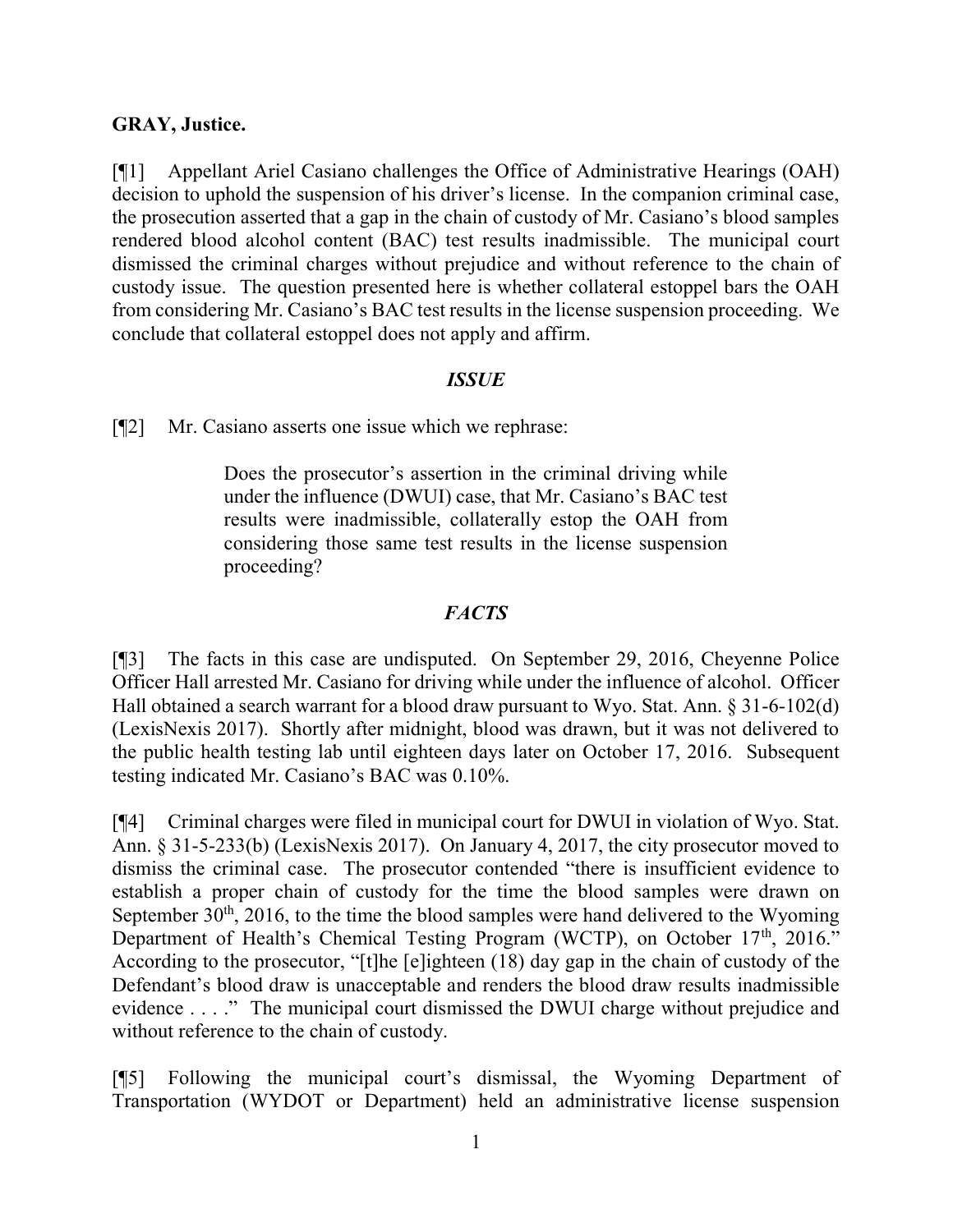proceeding mandated by Wyo. Stat. Ann. § 31-6-102(f). WYDOT suspended Mr. Casiano's driver's license for 90 days. Mr. Casiano sought administrative review. Mr. Casiano relied on the prosecutor's pleading in municipal court. He maintained that collateral estoppel barred use of the BAC test results in the WYDOT suspension proceeding and that those results were inadmissible because the break in the chain of custody violated the Department of Health's testing standards. The OAH upheld the suspension, reasoning that there "is no privity between the Cheyenne Municipal prosecutor and the Department" and that "no evidence was provided to establish the 18-day gap [in delivery of the blood sample to the Department of Health] resulted in a chain of custody issue." Mr. Casiano appealed the ruling to the district court. The district court affirmed the suspension. Mr. Casiano timely appeals.

## STANDARD OF REVIEW

[¶6] "When we consider an appeal from a district court's review of an administrative agency's decision, we are not bound by the conclusions of the district court." Lietz v. State ex rel. Dept. of Family Services, 2018 WY 127, ¶ 10, 430 P.3d 310, 313 (Wyo. 2018) (citing Reynolds v. West Park Hospital District, 2010 WY 69, ¶ 6, 231 P.3d 1275, 1277 (Wyo. 2010); Guier v. Teton Cty. Hosp. Dist., 2011 WY 31, ¶¶ 12-13, 248 P.3d 623, 629- 30 (Wyo. 2011)). We consider appeals from a district court's review of an administrative action as if the case had come directly from the administrative agency. Guier, ¶ 12, 248 P.3d at 629; Bowen v. State, 2011 WY 1, ¶ 7, 245 P.3d 827, 829 (Wyo. 2011); State ex rel. Wyoming Workers' Comp. Div. v. Brewbaker, 972 P.2d 962, 964 (Wyo. 1999).

[¶7] The Wyoming Administrative Procedure Act sets forth the scope of review for administrative decisions:

> (c) To the extent necessary to make a decision and when presented, the reviewing court shall decide all relevant questions of law, interpret constitutional and statutory provisions, and determine the meaning or applicability of the terms of an agency action. In making the following determinations, the court shall review the whole record or those parts of it cited by a party and due account shall be taken of the rule of prejudicial error. The reviewing court shall:

(i) Compel agency action unlawfully withheld or unreasonably delayed; and

(ii) Hold unlawful and set aside agency action, findings and conclusions found to be:

> (A) Arbitrary, capricious, an abuse of discretion or otherwise not in accordance with law;

> > (B) Contrary to constitutional right,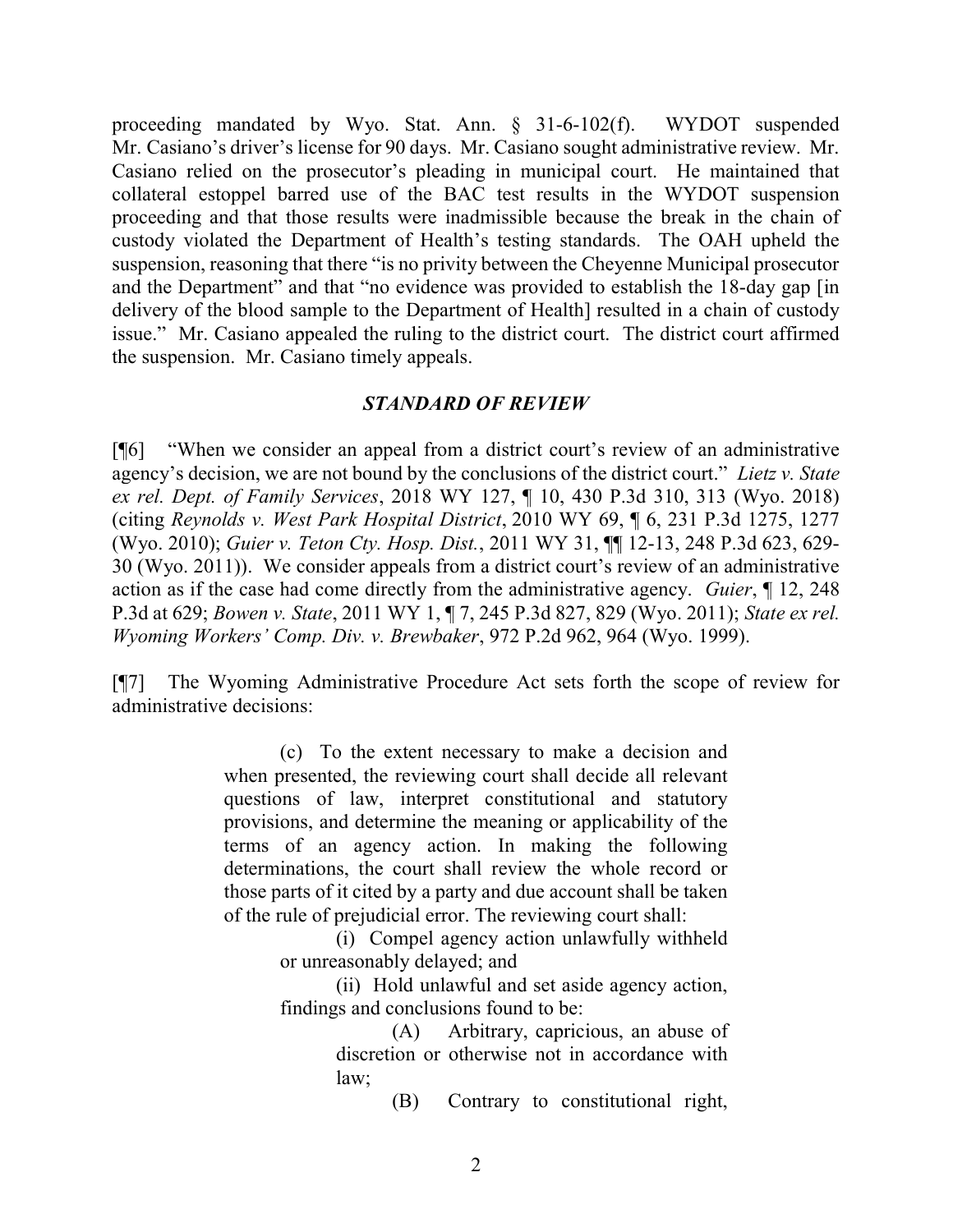power, privilege or immunity;

(C) In excess of statutory jurisdiction, authority or limitations or lacking statutory right; (D) Without observance of procedure

required by law; or

(E) Unsupported by substantial evidence in a case reviewed on the record of an agency hearing provided by statute.

Wyo. Stat. Ann. § 16-3-114(c) (LexisNexis 2017).

 $\overline{a}$ 

[¶8] This appeal involves only questions of law. Our standard of review of an agency's conclusions of law is *de novo*. "[W]e will affirm an agency's legal conclusion only if it is in accordance with the law." Lietz,  $\P$  11, 430 P.3d at 314 (quoting Guier,  $\P$  13, 248 P.3d at 630). "We do not afford any deference to the agency's determination, and we will correct any error made by the agency in either interpreting or applying the law." Bowen, ¶ 7, 245 P.3d at 829 (quoting Jacobs v. State ex rel. Wyo. Workers' Safety & Comp. Div., 2009 WY 118, ¶ 11, 216 P.3d 1128, 1132 (Wyo. 2009)).

#### **DISCUSSION**

Does the prosecutor's assertion in the criminal DWUI case, that Mr. Casiano's BAC test results were inadmissible, collaterally estop the OAH from considering those same test results in the license suspension proceeding?

[¶9] Mr. Casiano seeks review of the OAH's decision to uphold the suspension of his driver's license. Mr. Casiano contends that the OAH was collaterally estopped from considering BAC test results, because the companion criminal case was dismissed, and the pleadings supporting the dismissal were based on an 18-day gap in the chain of custody of the blood sample. The district court determined that collateral estoppel did not apply in the administrative proceeding because the municipal court did not decide the merits of admissibility of the BAC test results, there was no privity between the city prosecutor and WYDOT, and WYDOT did not have a full and fair opportunity to litigate the issue in municipal court. Although we give no deference to the district court's decision, we will affirm the OAH decision for essentially the same reasons.

[¶10] Like res judicata, which bars relitigating claims, collateral estoppel bars relitigating issues.<sup>1</sup> Whaley v. Flitner Ltd. P'ship, 2017 WY 59,  $\S$  27, 395 P.3d 653, 662 (Wyo. 2017);

<sup>&</sup>lt;sup>1</sup> Collateral estoppel is also referred to as "issue preclusion." See, e.g., Restatement (Second) of Judgments ch. 1, Relation Between Law of Res Judicata and Law of Procedure, Westlaw (database updated October 2018).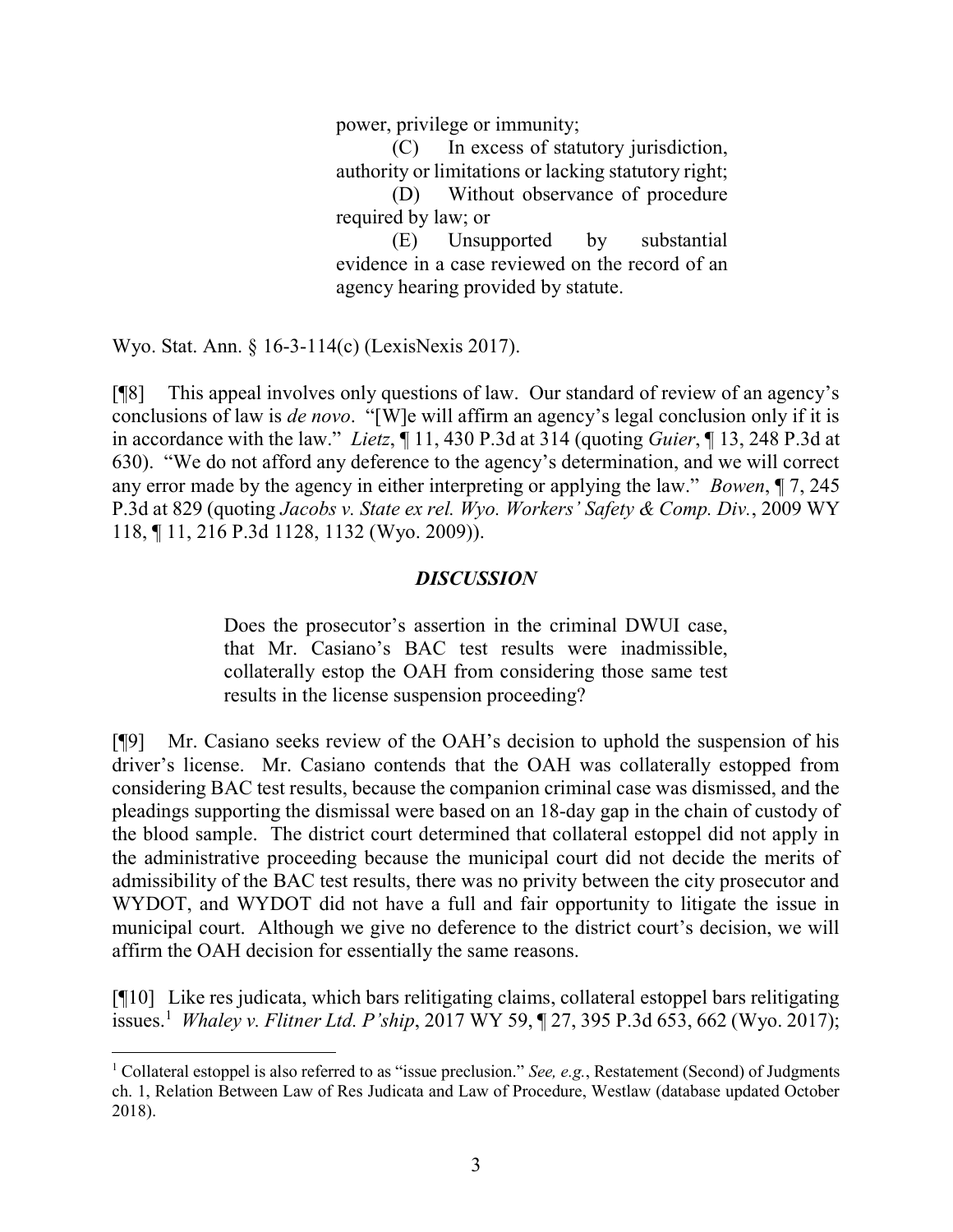Rathbun v. State, 2011 WY 116, ¶¶ 9-10, 257 P.3d 29, 33 (Wyo. 2011). Four elements must be present for collateral estoppel to apply: (1) the issue decided in the prior proceeding must be identical to the issue presented in the present action; (2) the prior proceeding must have resulted in a judgment on the merits; (3) the party against whom collateral estoppel is asserted must have been a party to or in privity with a party to the prior adjudication; and (4) the party against whom collateral estoppel is asserted must have had a "full and fair opportunity to litigate the issue in the prior proceeding." Robert L. Kroenlein Trust v. Kirchhefer, 2015 WY 127, ¶ 40, 357 P.3d 1118, 1134 (Wyo. 2015); see also Bowen, ¶ 10, 245 P.3d at 830.

[¶11] Mr. Casiano argues all four conditions are met and collateral estoppel applies. The first element requires the issue decided in the first proceeding be identical to the issue in the current proceeding. The State concedes that the issue, the admissibility of the BAC test, is identical in both the criminal and the administrative proceedings. However, the State contends the issue was not decided in the criminal proceeding. The State further maintains that the other three collateral estoppel requirements have not been met.

[¶12] The first element of collateral estoppel requires "the issue decided in the prior adjudication [be] identical [to] the issue presented in the present action." *Bowen*, ¶ 10, 245 P.3d at 830; see also Kroenlein Trust, ¶ 40, 357 P.3d at 1134; R.C.R., Inc. v. Deline, 2008 WY 96,  $\P$  17, 190 P.3d 140, 153 (Wyo. 2008). We agree that the issue, admissibility of the BAC test result, is identical in both the criminal and administrative cases.

[¶13] Next, the issue must have been "actually litigated" in the prior adjudication for collateral estoppel to apply. 46 Am. Jur. 2d Judgments § 472, Westlaw (database updated January 2019). An issue is actually litigated, "if it is properly raised in the pleadings or otherwise submitted for determination and [is] in fact determined." Id. § 473. In Bowen  $v.$  State, we considered whether a defendant was collaterally estopped from litigating the admissibility of his breath test results in his license suspension proceeding after the circuit court had decided the issue against him in an earlier criminal proceeding. Id. ¶ 2, 245 P.3d at 828. We found that the issue had been litigated because "the circuit court's determination that the trooper was properly trained and that the breath test was admissible was a final determination of that issue." *Id.*  $\llbracket$  11, 245 P.3d at 830–31. Here, the city attorney submitted that the gap in the chain of custody "render[ed] the blood draw results inadmissible evidence." The municipal court dismissed the case without a hearing and the question of the admissibility of the evidence was never decided. Accordingly, the issue, while identical, was not decided in the prior proceeding, and the first element of collateral estoppel cannot be established.

[¶14] The question of whether the issue was "actually litigated" is closely related to the second requirement of collateral estoppel that the prior adjudication resulted in a judgment on the merits. Kroenlein Trust, ¶ 40, 357 P.3d at 1134. The municipal court did not issue a judgment on the merits; instead, it dismissed the case without prejudice. "[A] dismissal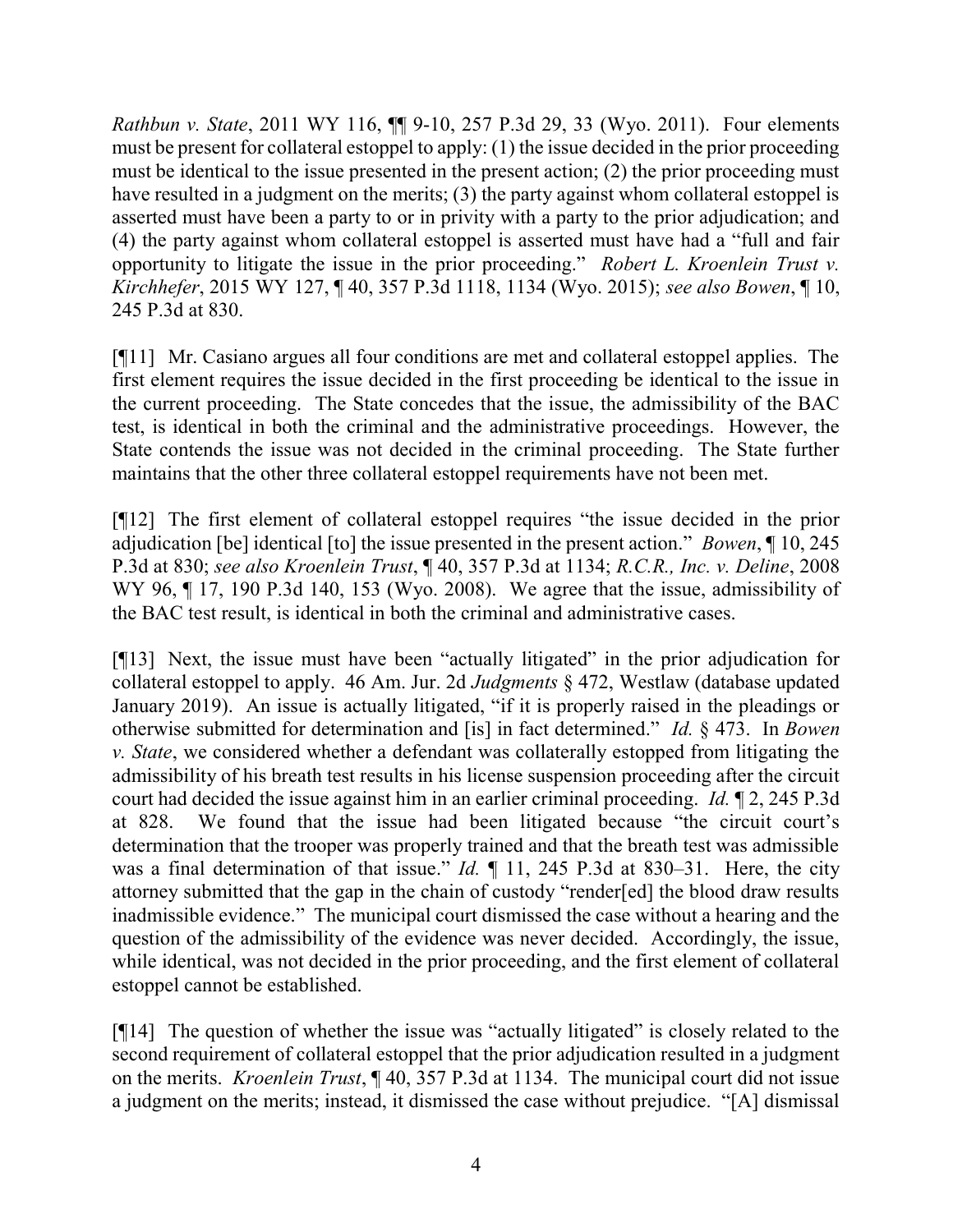without prejudice has no preclusive effect." Rawlinson v. Wallerich, 2006 WY 52, ¶ 10, 132 P.3d 204, 207 (Wyo. 2006) (holding that where the action was voluntarily dismissed without prejudice, the claim was not adjudicated and the doctrine of res judicata does not apply). The second element of collateral estoppel is not satisfied.

[¶15] The third requirement, privity between the parties against whom collateral estoppel is asserted, is also absent here. Privity "signifies that the relationship between two persons is such that a judgment involving one of them is conclusive upon the other, although the other was not a party to the suit." Grynberg v. L & R Exploration Venture, 2011 WY 134, ¶ 23, 261 P.3d 731, 737 (Wyo. 2011). However, "[p]rivity is not established … from the mere fact that persons may happen to be interested in the same question or in proving or disproving the same state of facts." *Elliott v. State*, 2011 WY 32, ¶ 8, 247 P.3d 501, 504 (Wyo. 2011) (quoting 47 Am. Jur. 2d *Judgments*  $\S$  589). Examples of "legal relationships that bind a nonparty to an earlier judgment are preceding and succeeding owners of property, bailors and bailees, assignors and assignees and nonparties who are adequately represented by someone with the same interests who was a party." Grynberg, ¶ 23, 261 P.3d at 737. Mr. Casiano asserts that because "the City of Cheyenne derives its powers directly from the State" there is privity between the city attorney and WYDOT.

[¶16] It is undeniable that there is a connection between the State of Wyoming, the City of Cheyenne (the City or Cheyenne), and WYDOT. However, that connection is not determinative of privity. In cases where governmental entities are parties in successive actions, if a

> second action involves an agency or official whose functions and responsibilities are so distinct from those of the agency or official in the first action that applying [issue] preclusion would interfere with the proper allocation of authority between them, the earlier judgment should not be given preclusive effect in the second action.

Restatement (Second) of Judgments § 36, cmt. f, Westlaw (database updated October 2018).

[¶17] Administrative and criminal proceedings have distinct purposes:

The purpose of  $\Box$  administrative proceedings ... is to police licensing requirements within the state, while the state's attorney's interest in the criminal proceeding is in having guilt or innocence determined under the applicable criminal law and in seeing that proper punishment is meted out in the event that the criminal law has been violated. The state's attorney represents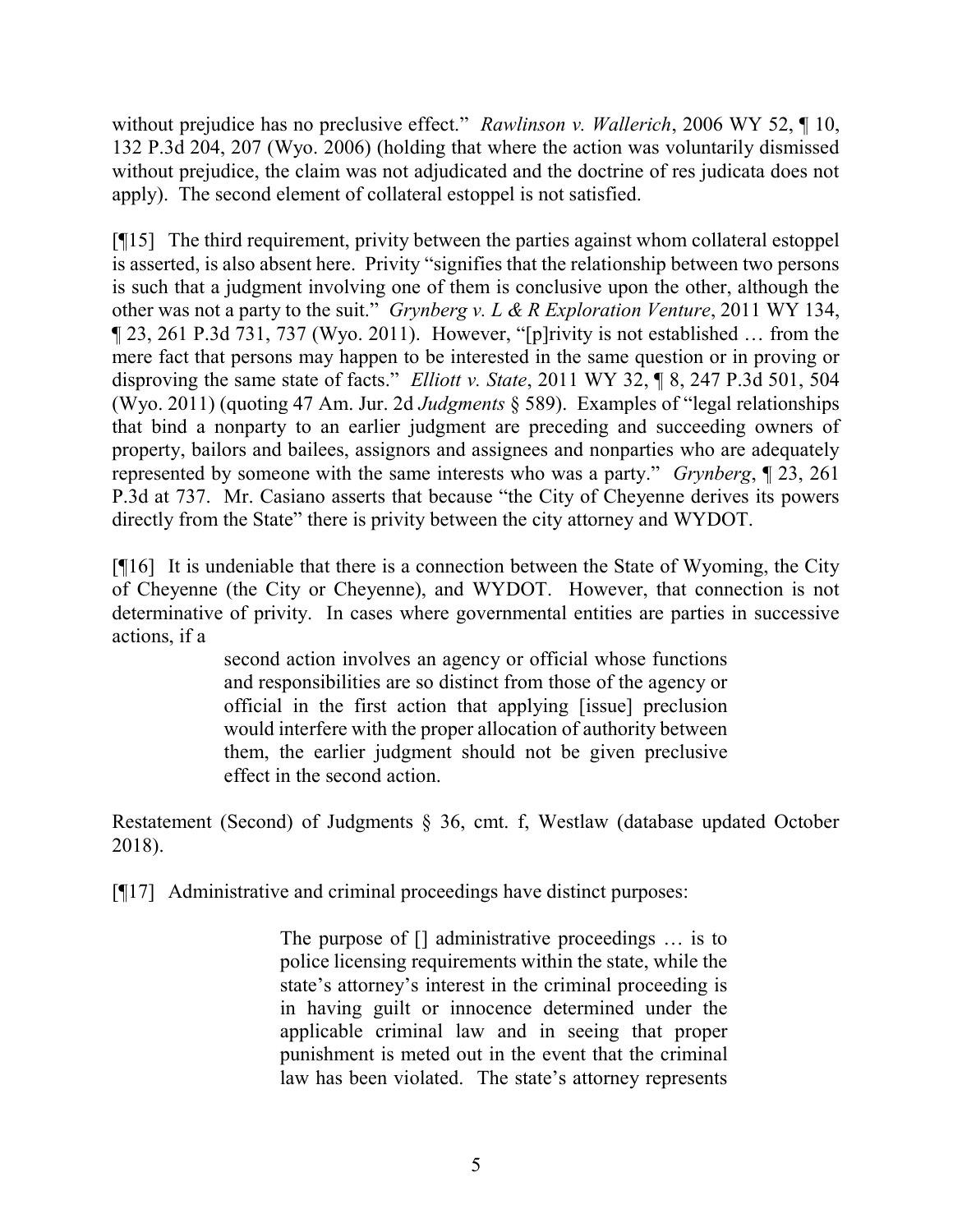the broader public interest in the effective administration of criminal justice.

Cook v. State, 921 So.2d 631, 639 (Fla. 2005). The Minnesota Supreme Court considered this distinction. A defendant claimed that an administrative finding, that there was no probable cause to stop him, was binding on the state in his criminal prosecution for DWUI. State v. Lemmer, 736 N.W.2d 650, 653 (Minn. 2007). The court explained, "[the Minnesota counterpart to WYDOT] was established for the purpose of regulating drivers' licensing and safety responsibility. . . . That purpose is separate and distinct from the prosecution of crimes, which is the function that the state is serving in the DWI prosecution." Id. at 661. The court found that these responsibilities were "so distinct" that "applying collateral estoppel would interfere with the proper allocation of authority between [the Minnesota counterpart to WYDOT] and the state." Id. at 662 (citing Restatement (Second) Judgments § 36, cmt. f). Accordingly, the court concluded there was no privity between the Minnesota agency regulating drivers' licenses and the state in the criminal DWUI prosecution. Id. at 663.

[¶18] Similarly, in Elliott, we recognized that the interests of the State in criminal prosecutions and WYDOT in a license suspension or revocation proceeding are so distinct that they preclude privity. Id.  $\llbracket 8, 247 \rbrack 3$  at 504 ("WYDOT is only granted the authority to suspend a driver's license after an arrest and … defend that suspension in an administrative context" while "county and district attorneys are responsible for ... representing the State of Wyoming in all criminal matters.") (emphasis omitted). In that case, we considered whether an OAH finding that there was no probable cause to arrest a defendant for DWUI collaterally estopped the State from prosecuting him for DWUI in circuit court. Id. ¶ 4, 247 P.3d at 503. We held that collateral estoppel did not apply, in part, because "[n]o privity exists between WYDOT and *the county and district attorneys*." Id. ¶ 8, 247 P.3d at 504 (emphasis added). Our holding in *Elliott* could have been more clearly worded. County and district attorneys are not parties to litigation in criminal prosecutions. County and district attorneys represent the State, the actual party to the litigation. Wyo. Stat. Ann. § 18-3-302(a)–(c) (LexisNexis 2017) (county attorneys fulfill duties of district attorneys in counties where there is no district attorney and may "appear … in behalf of the people of the state … in any action or proceeding, whether civil or criminal"); Wyo. Stat. Ann. § 9-1-804(a) (LexisNexis 2017) (district attorneys "[a]ct as prosecutor for the state"). The question, actually resolved in *Elliott*, was *not* whether the county or district attorney had privity with WYDOT, but whether the State had privity with WYDOT. *Id.* 18, 247 P.3d at 504. The answer reached in *Elliott* is that no privity exists. Id.

[¶19] Here, the question is whether there is privity between the City of Cheyenne and WYDOT. In Cheyenne, city attorneys have the authority to prosecute violations of city ordinances. Cheyenne, Wyo., Municipal Code ch. 2.08.040 (2018). Cheyenne has incorporated Wyo. Stat. Ann. § 31-5-233 (the statute prohibiting driving while under the